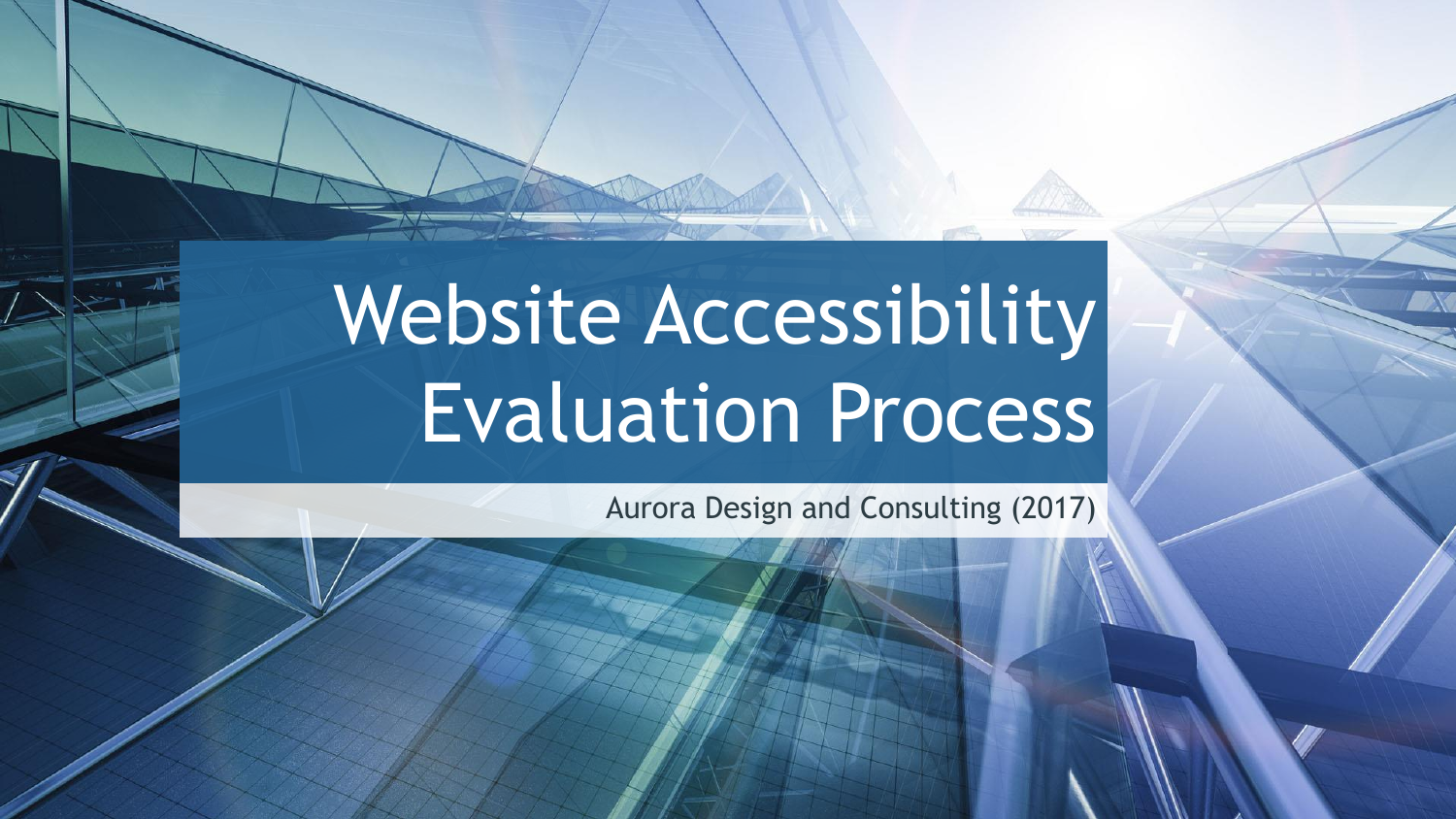#### About our Process

Aurora Design and Consulting provides website accessibility evaluation services to help you achieve compliance with [Section 508](https://www.section508.gov/) and WCAG [2.0. Our process aligns with the World Wide Web](https://www.w3.org/TR/WCAG20/) Consortium's Website Accessibility Conformance Evaluation Methodology ([WCAG-EM\)](https://www.w3.org/TR/WCAG-EM/).

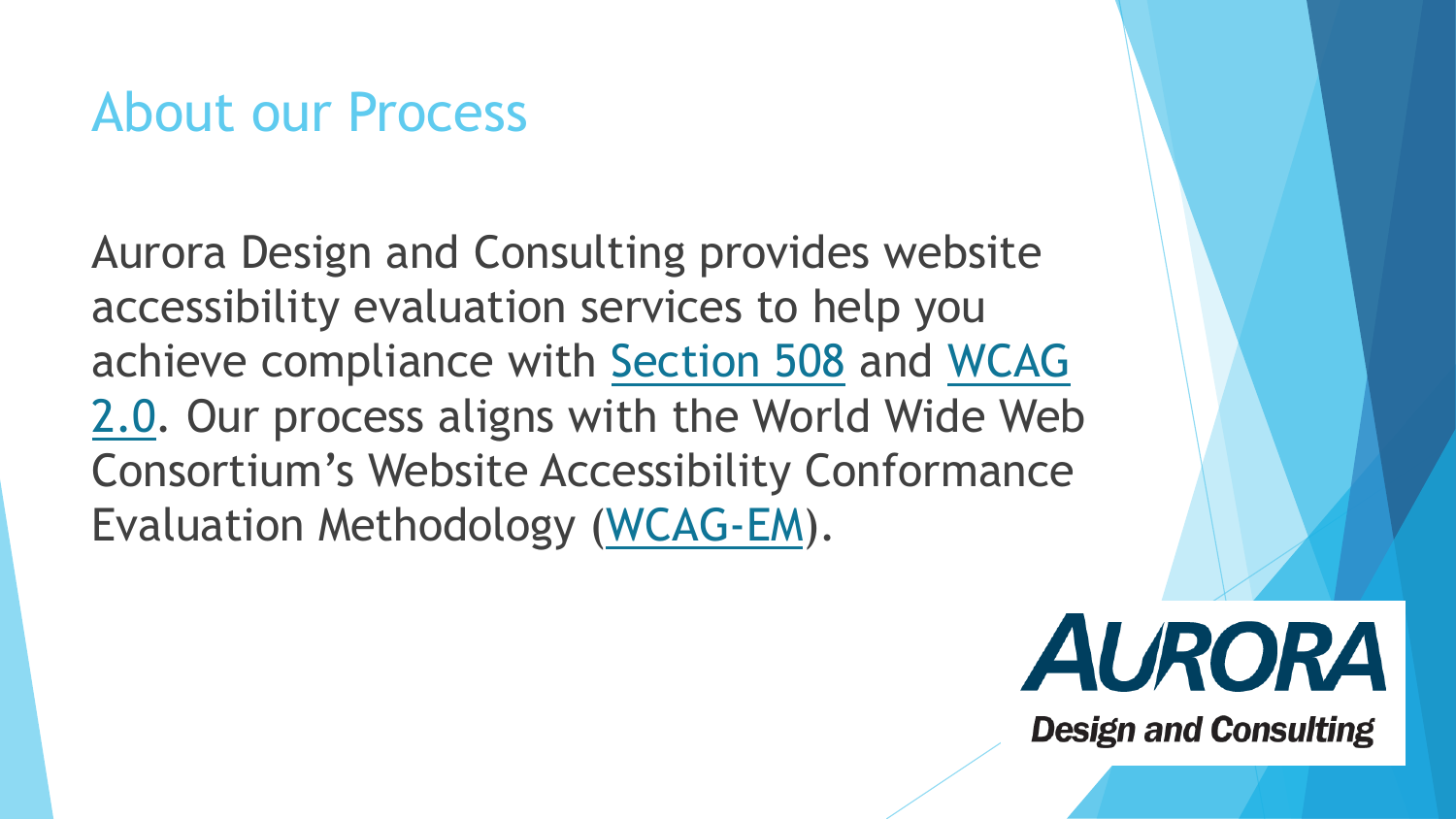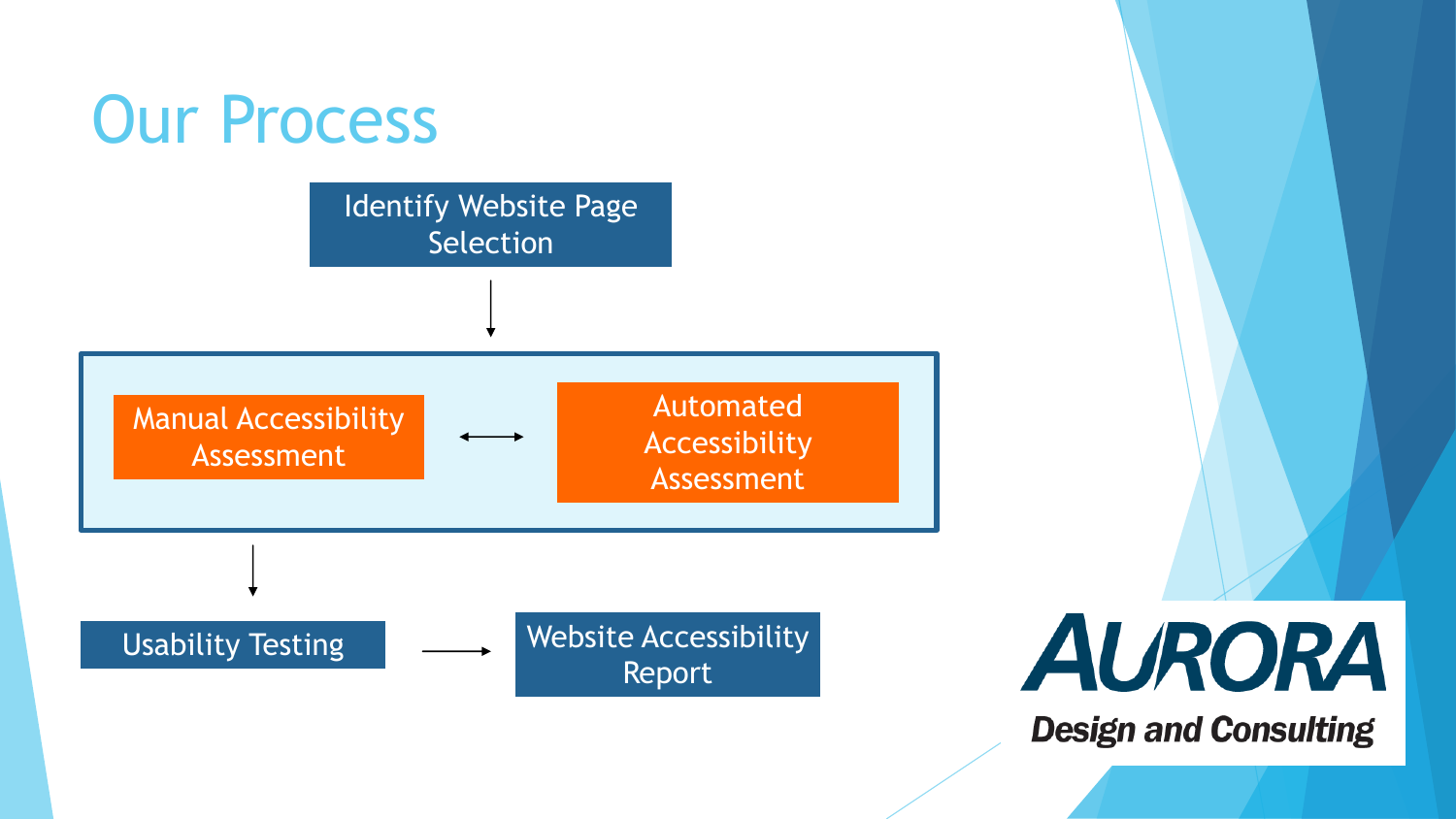# Page Selection

- Intertual Indentify a page selection to test for accessibility compliance.
- A typical page selection should include a representative sample of pages including: the website home page, top level pages, and other landing pages.

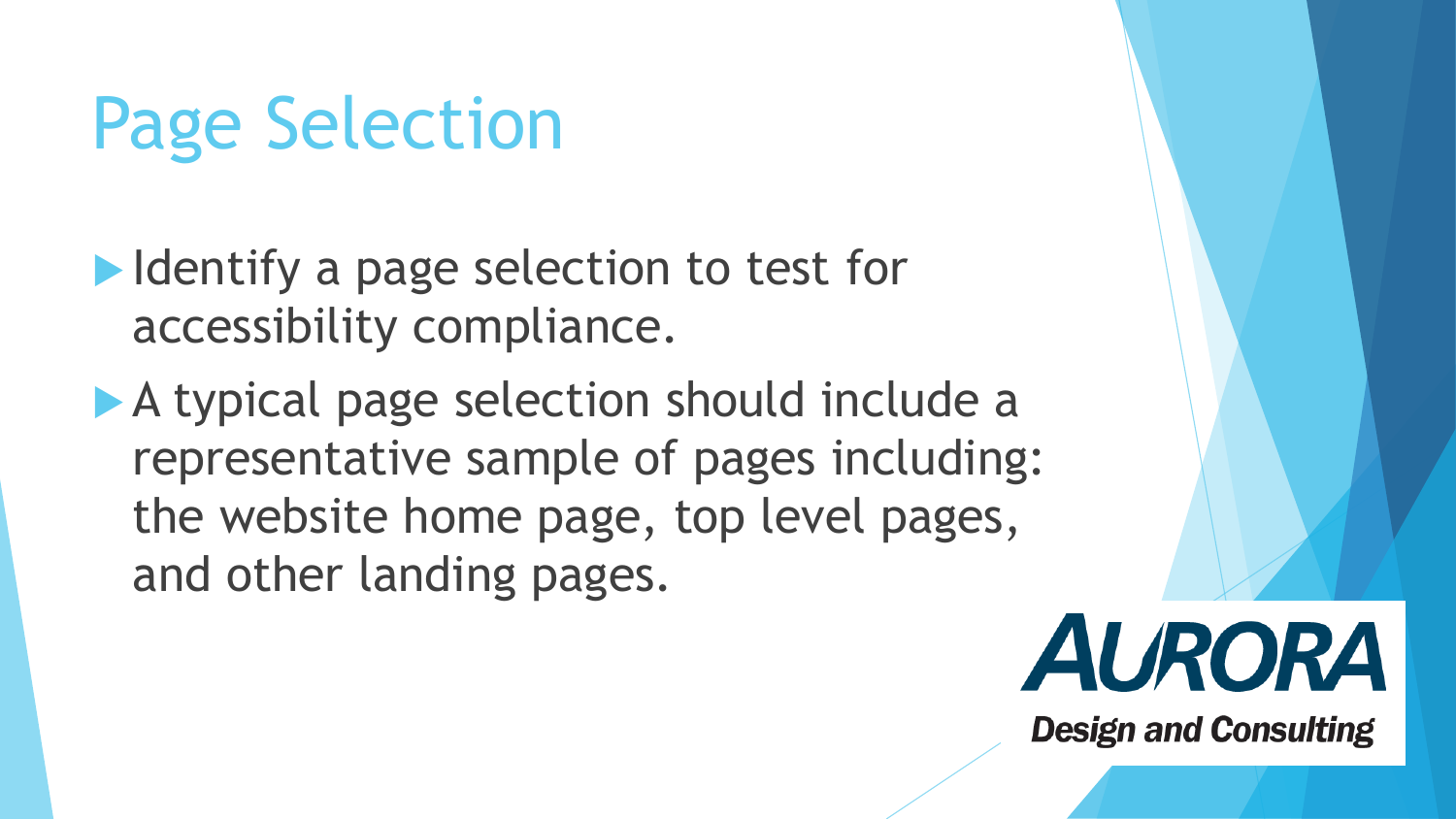#### Automated Accessibility Testing

Automated accessibility testing involves using online assessment tools to identify website syntax errors and WCAG 2.0 failures. At Aurora, we use a battery of automated tools to identify, characterize and document accessibility errors for further testing.

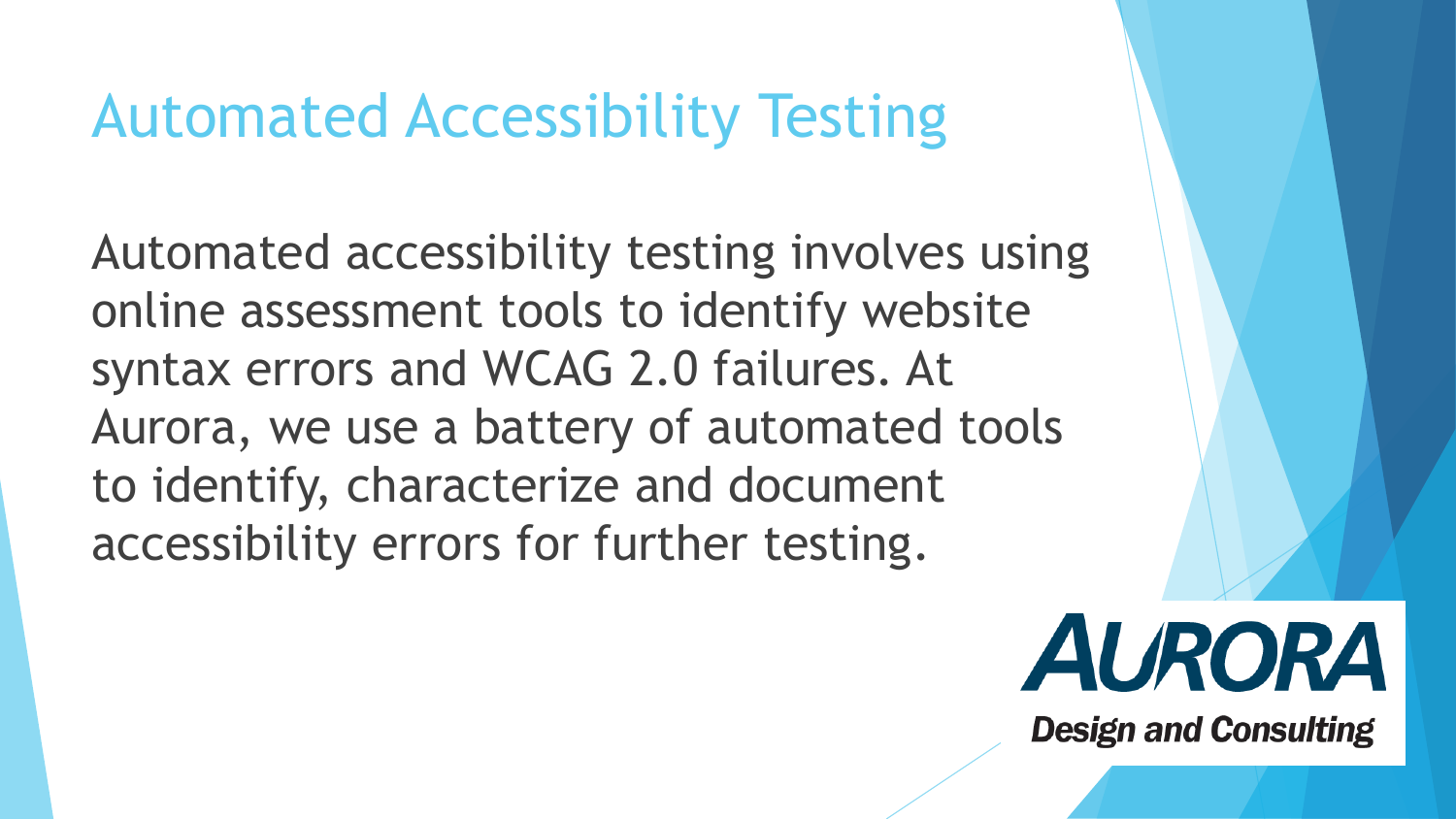# Automated Assessment Tools

- **HTML Validator & CSS Validator HTML and CSS** [syntax checkers developed by the World Wide](https://www.w3.org/)  Web Consortium (W3C).
- ▶ [Wave Evaluation Tool](http://wave.webaim.org/) automated accessibility assessment tool developed by [WebAIM.](https://webaim.org/)
- **[AChecker](https://achecker.ca/) automated accessibility checker.**

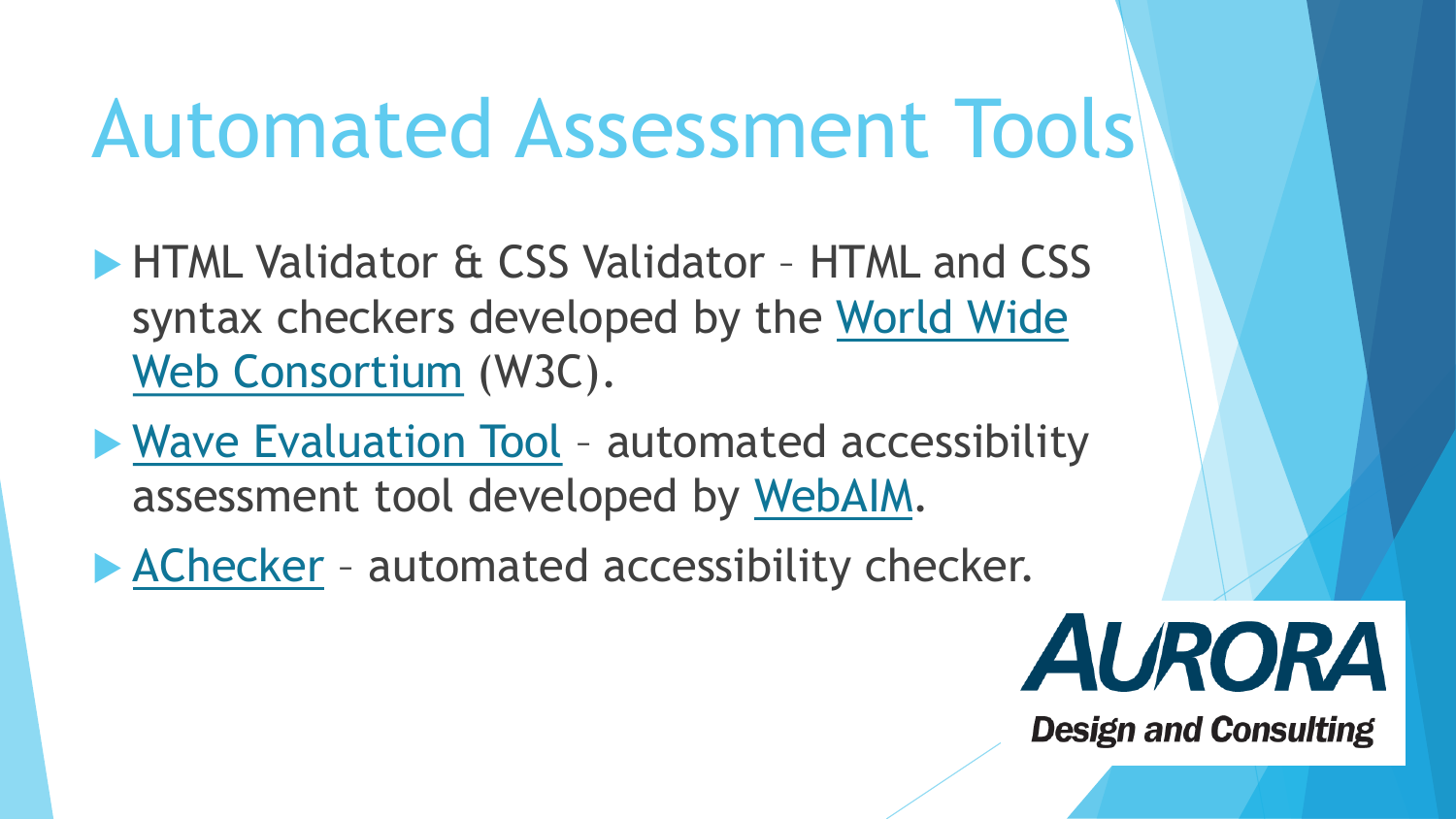### Automated Accessibility Tests

- **HTML / CSS Validators identify and** document HTML and CSS syntax errors.
- Wave Evaluation Tool / AChecker identify and document WCAG 2.0 errors, and check web pages for contrast problems.

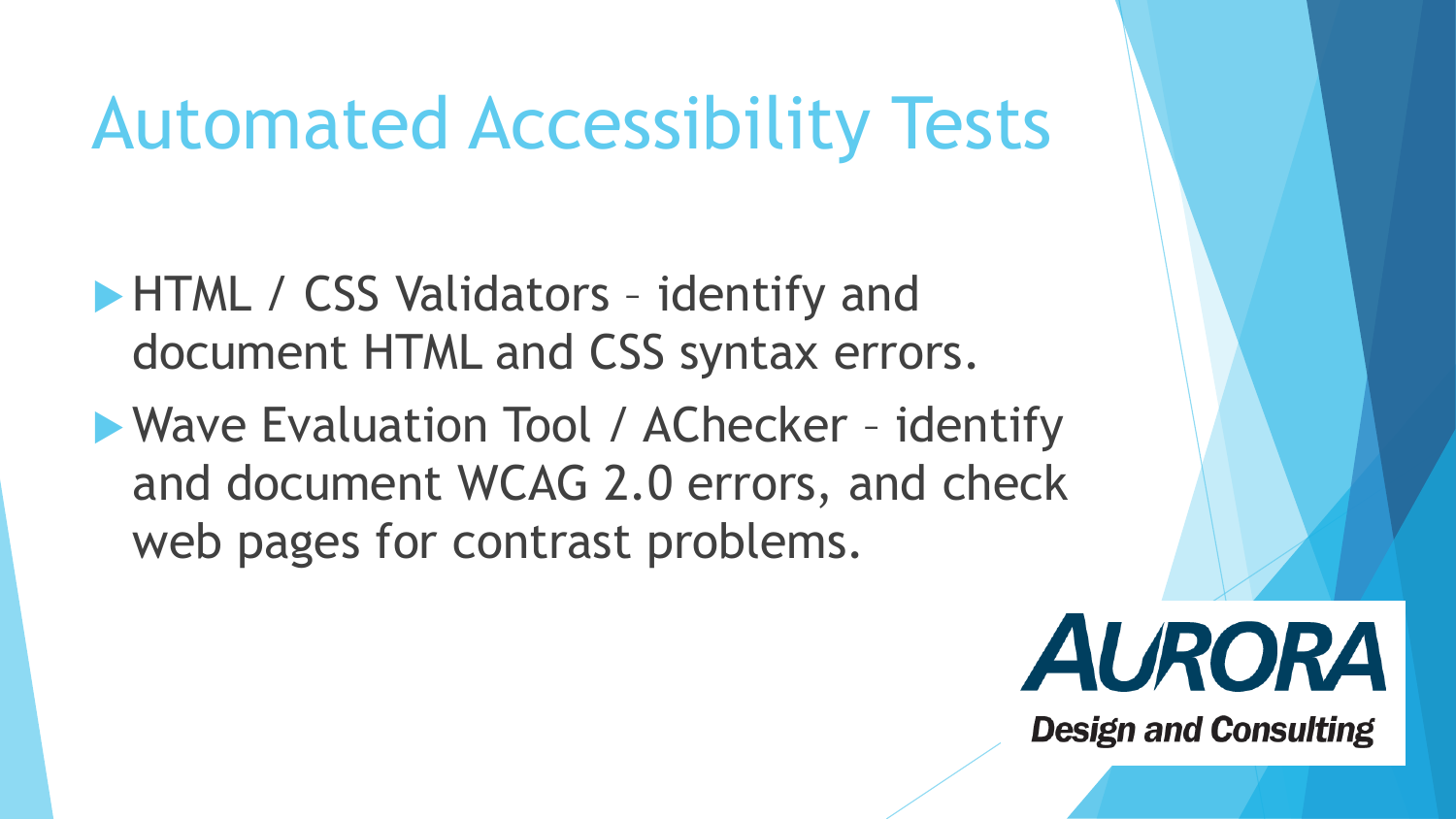### Manual Accessibility Testing

Manual accessibility testing involves using assistive technology devices and other tools to identify accessibility barriers that automated scans might have missed. At Aurora, we use [NVDA screen reader](https://www.nvaccess.org/download/) to identify accessibility barriers and assess website compatibility with assistive technology devices.

**AURORA**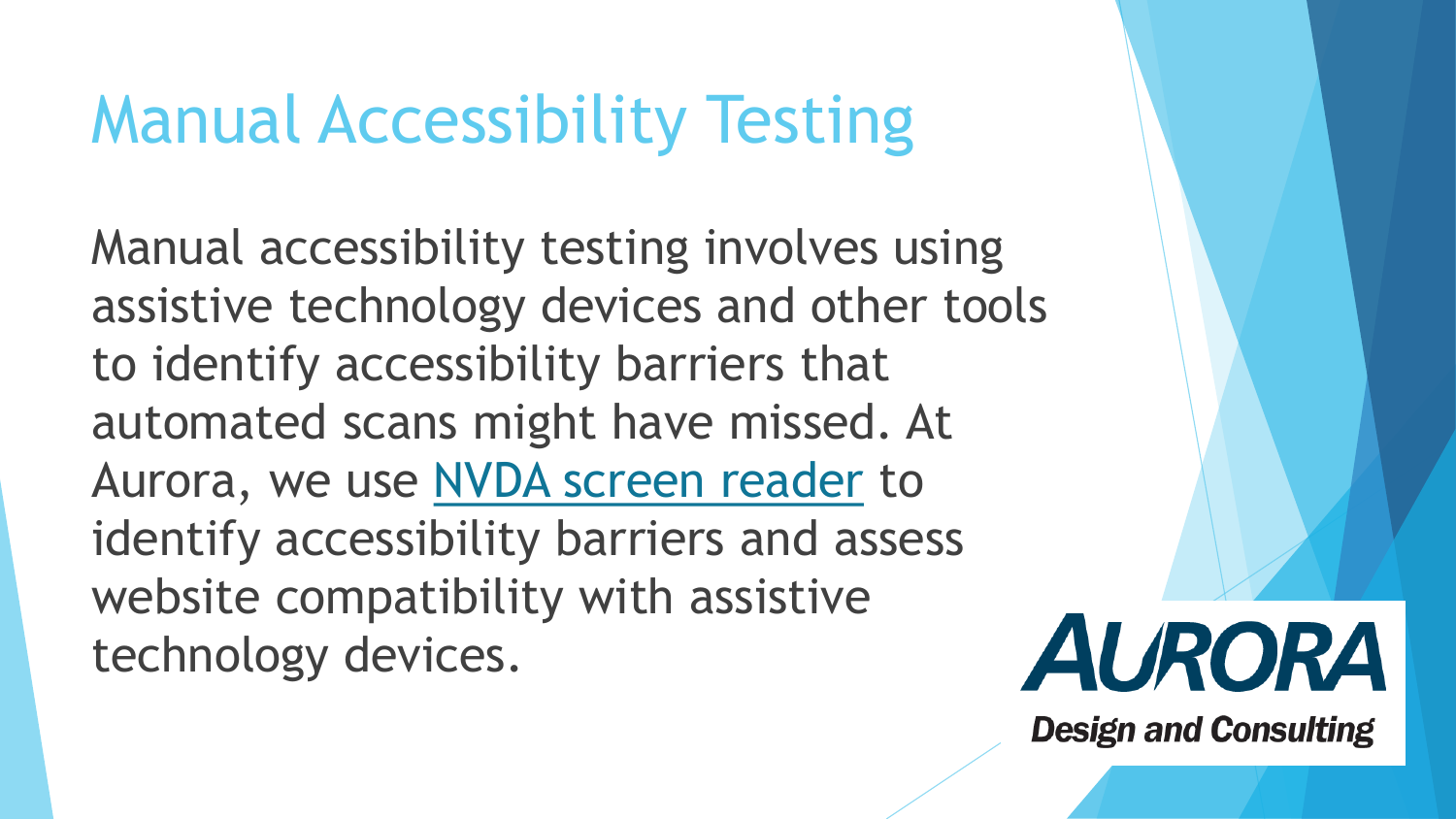## Manual Accessibility Tools

**[NVDA Screen Reader](https://www.nvaccess.org/download/) - free text-to-speech** synthesizer developed by [NV Access.](https://www.nvaccess.org/)

▶ [Chrome Developer Tools](https://developer.chrome.com/devtools) - developer toolbox for Google Chrome browser.

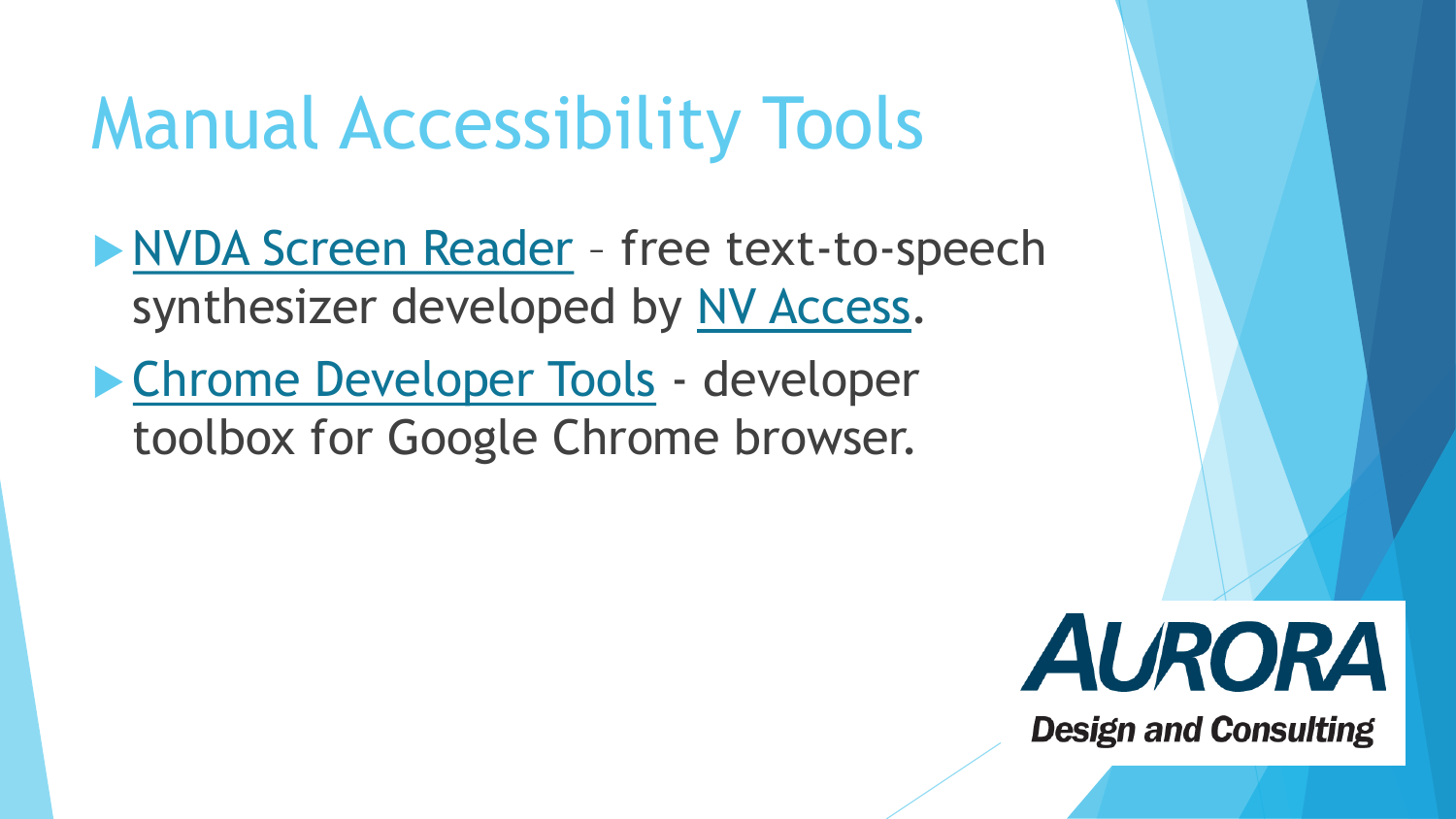### Manual Accessibility Tests

- ▶ Font Re-size Test- ensure that pages are usable with font sizes increased up to 200%.
- NVDA Screen Reader test webpages for compatibility with assistive technology devices, and document any accessibility barriers.

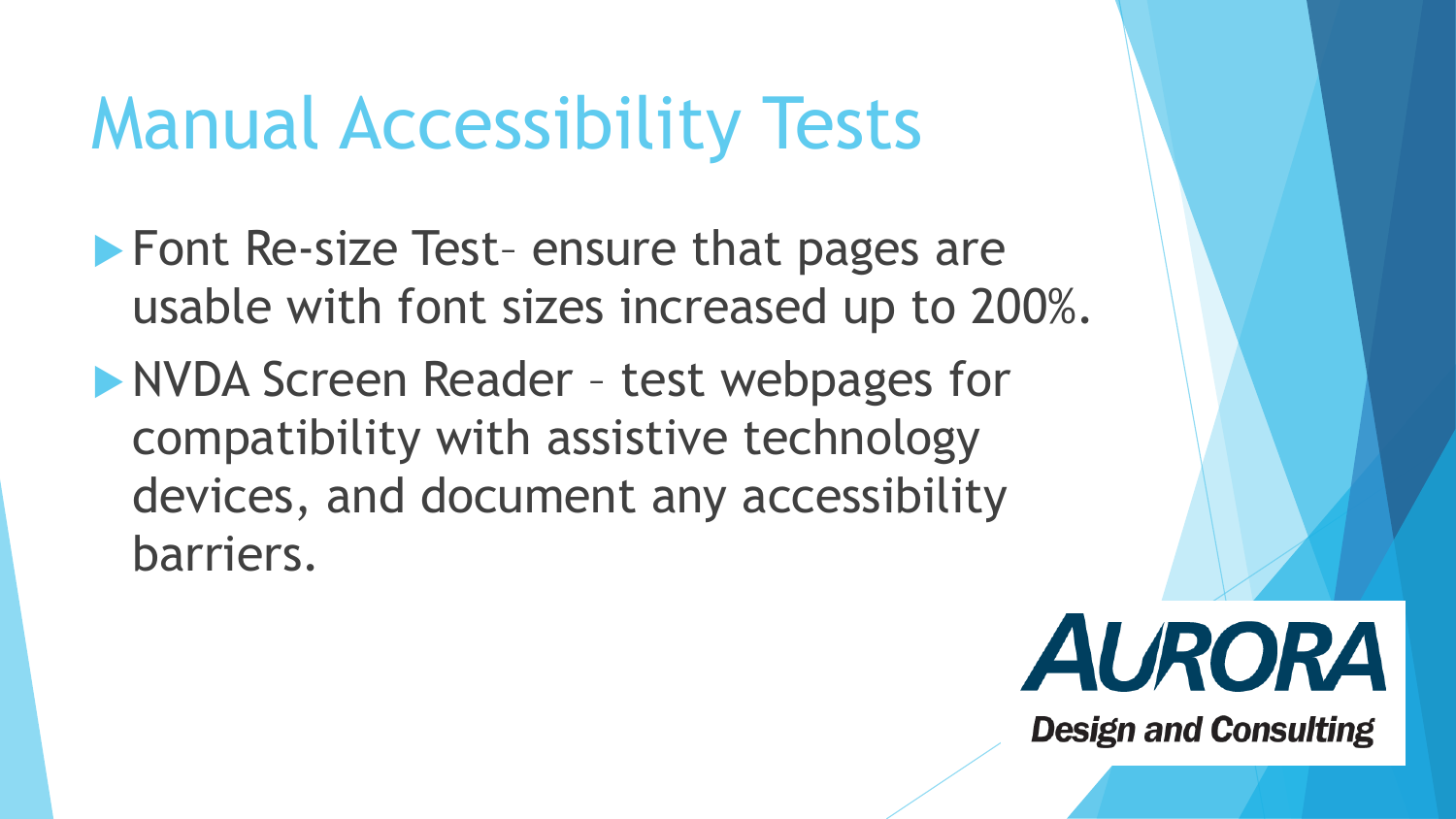# Usability Testing

- **I** Usability testing involves website evaluation and testing by assistive technology users.
- During the evaluation process, assistive technology users Identify and document accessibility barriers that automated and manual tests may have missed.

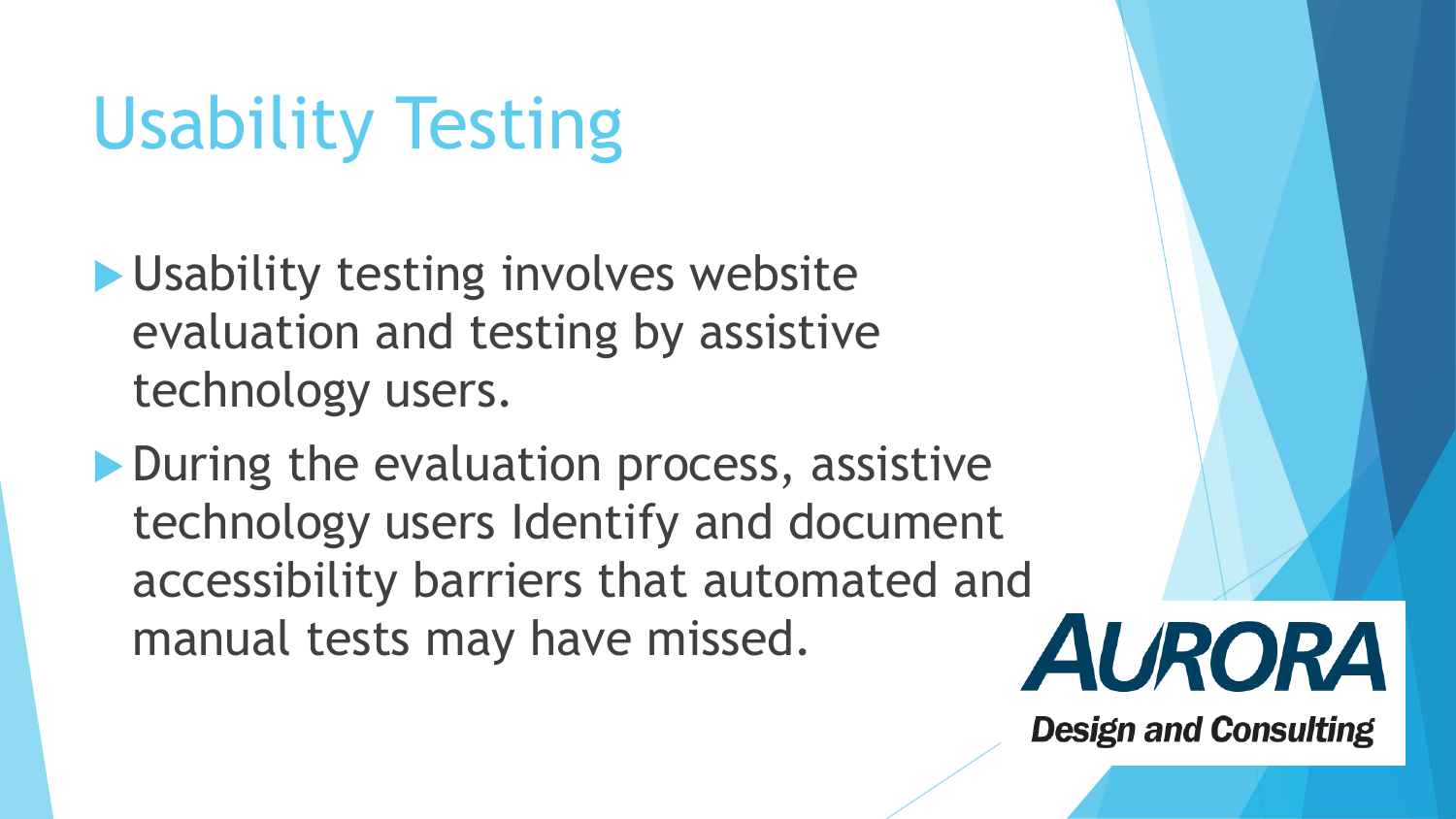#### Website Accessibility Reporting

- ▶ Compile results from automated and manual accessibility tests.
- Analyze accessibility and usability test results and summarize findings.
- ▶ Deliver final accessibility report with recommendations for website remediation and repair.